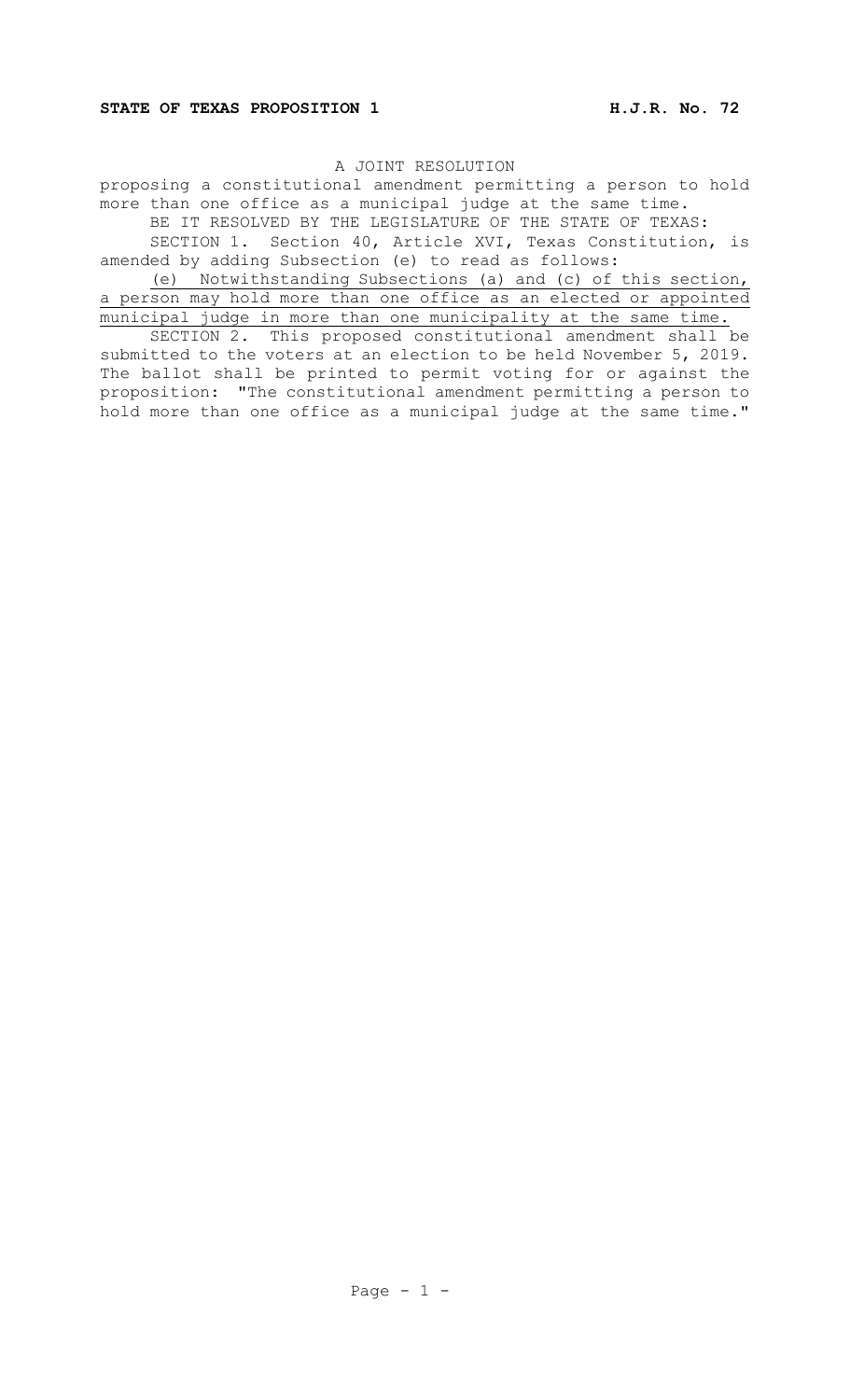SENATE JOINT RESOLUTION

proposing a constitutional amendment providing for the issuance of additional general obligation bonds by the Texas Water Development Board to provide financial assistance for the development of certain projects in economically distressed areas.

BE IT RESOLVED BY THE LEGISLATURE OF THE STATE OF TEXAS:

SECTION 1. Article III, Texas Constitution, is amended by adding Section 49-d-14 to read as follows:

Sec. 49-d-14. (a) In addition to the bonds authorized by the other provisions of this article, the Texas Water Development Board may issue general obligation bonds, at its determination and on a continuing basis, for the economically distressed areas program account of the Texas Water Development Fund II in amounts such that the aggregate principal amount of the bonds issued by the board under this section that are outstanding at any time does not exceed \$200 million. The bonds shall be used to provide financial assistance for the development of water supply and sewer service projects in economically distressed areas of the state as defined by law.

(b) The additional general obligation bonds authorized by this section may be issued as bonds, notes, or other obligations as permitted by law and shall be sold in forms and denominations, on terms, at times, in the manner, at places, and in installments, as determined by the Texas Water Development Board. The bonds shall bear a rate or rates of interest the Texas Water Development Board determines. The bonds shall be incontestable after execution by the Texas Water Development Board, approval by the attorney general, and delivery to the purchaser or purchasers of the bonds.

(c) Section 49-d-8(e) of this article applies to the additional general obligation bonds authorized by this section. The limitation in Section 49-d-8 of this article that the Texas Water Development Board may not issue bonds in excess of the aggregate principal amount of general obligation bonds previously authorized for the economically distressed areas program does not apply to the bonds authorized by and issued under this section.

SECTION 2. This proposed constitutional amendment shall be submitted to the voters at an election to be held November 5, 2019. The ballot shall be printed to provide for voting for or against the proposition: "The constitutional amendment providing for the issuance of additional general obligation bonds by the Texas Water Development Board in an amount not to exceed \$200 million to provide financial assistance for the development of certain projects in economically distressed areas."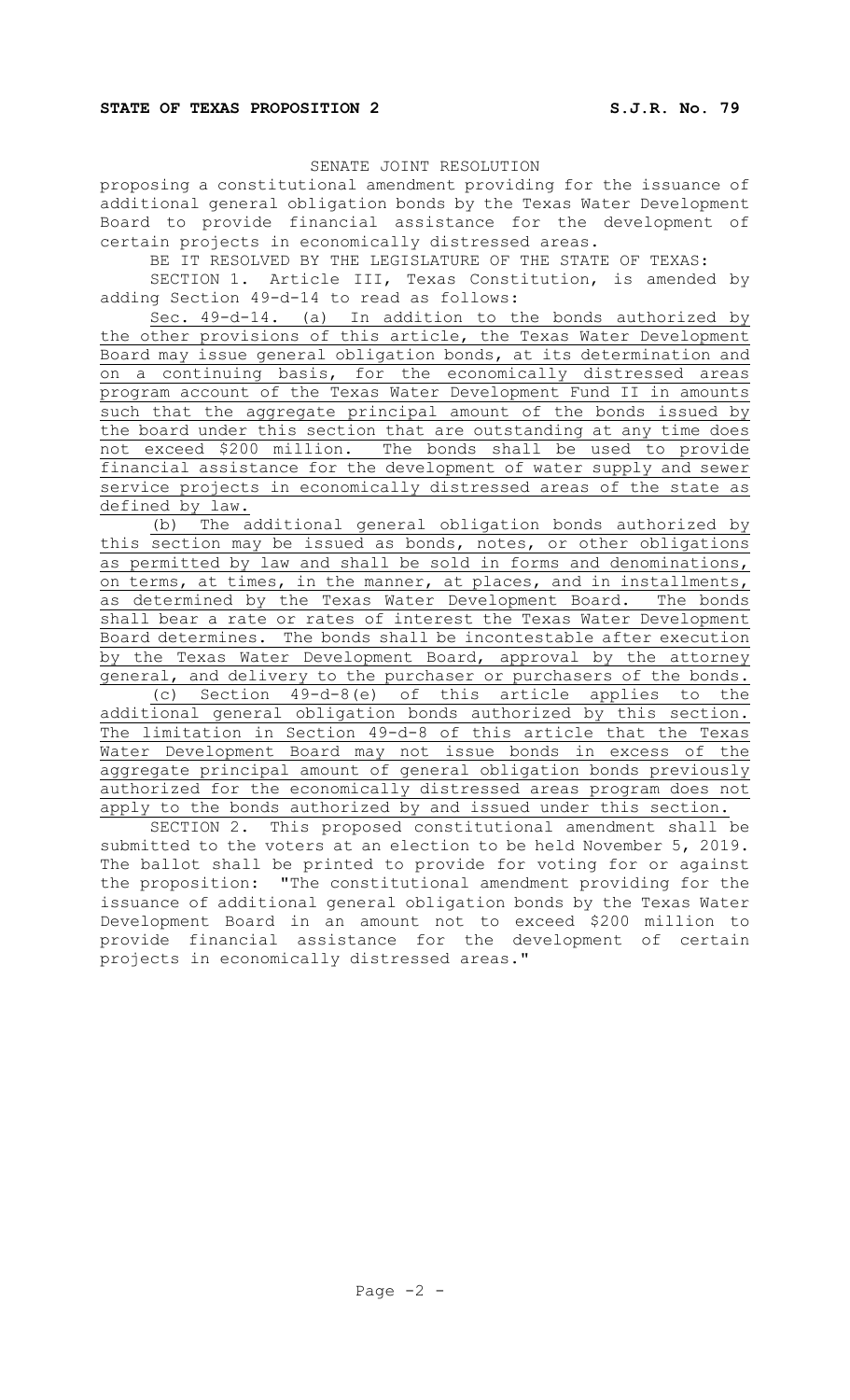proposing a constitutional amendment authorizing the legislature to provide for a temporary exemption from ad valorem taxation of a portion of the appraised value of certain property damaged by a disaster.

BE IT RESOLVED BY THE LEGISLATURE OF THE STATE OF TEXAS:

SECTION 1. Section 2, Article VIII, Texas Constitution, is amended by adding Subsection (e) to read as follows:

(e) The Legislature by general law may provide that a person who owns property located in an area declared by the governor to be a disaster area following a disaster is entitled to a temporary exemption from ad valorem taxation by a political subdivision of a portion of the appraised value of that property. The general law may provide that if the governor first declares territory in the political subdivision to be a disaster area as a result of a disaster on or after the date the political subdivision adopts a tax rate for the tax year in which the declaration is issued, a person is entitled to the exemption authorized by this subsection for that tax year only if the exemption is adopted by the governing body of the political subdivision. The Legislature by general law may prescribe the method of determining the amount of the exemption authorized by this subsection and the duration of the exemption and may provide additional eligibility requirements for the exemption.

SECTION 2. This proposed constitutional amendment shall be submitted to the voters at an election to be held November 5, 2019. The ballot shall be printed to permit voting for or against the proposition: "The constitutional amendment authorizing the legislature to provide for a temporary exemption from ad valorem taxation of a portion of the appraised value of certain property damaged by a disaster."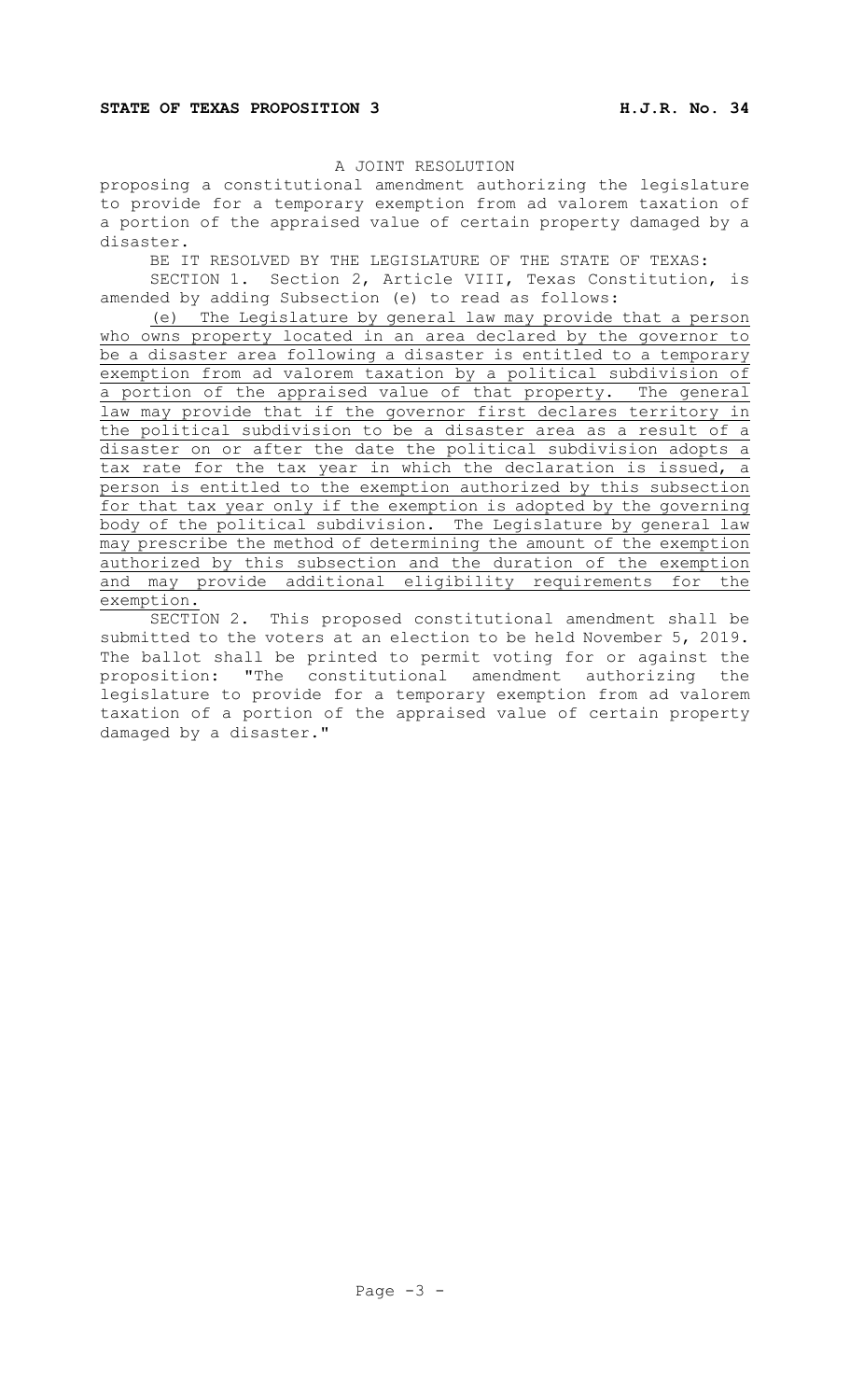proposing a constitutional amendment prohibiting the imposition of an individual income tax.

BE IT RESOLVED BY THE LEGISLATURE OF THE STATE OF TEXAS:

SECTION 1. Section 1(c), Article VIII, Texas Constitution, is amended to read as follows:

(c) The Legislature may provide for the taxation of intangible property and may also impose occupation taxes, both upon natural persons and upon corporations, other than municipal, doing any business in this State. The Legislature [Subject to the restrictions of Section 24 of this article, it] may also tax incomes of [both natural persons and] corporations other than municipal. Persons engaged in mechanical and agricultural pursuits shall never be required to pay an occupation tax.

SECTION 2. Article VIII, Texas Constitution, is amended by adding Section 24-a to read as follows:

Sec. 24-a. The legislature may not impose a tax on the net incomes of individuals, including an individual's share of partnership and unincorporated association income.

SECTION 3. Section 24, Article VIII, Texas Constitution, is repealed.

SECTION 4. This proposed constitutional amendment shall be submitted to the voters at an election to be held November 5, 2019. The ballot shall be printed to permit voting for or against the proposition: "The constitutional amendment prohibiting the imposition of an individual income tax, including a tax on an individual's share of partnership and unincorporated association income."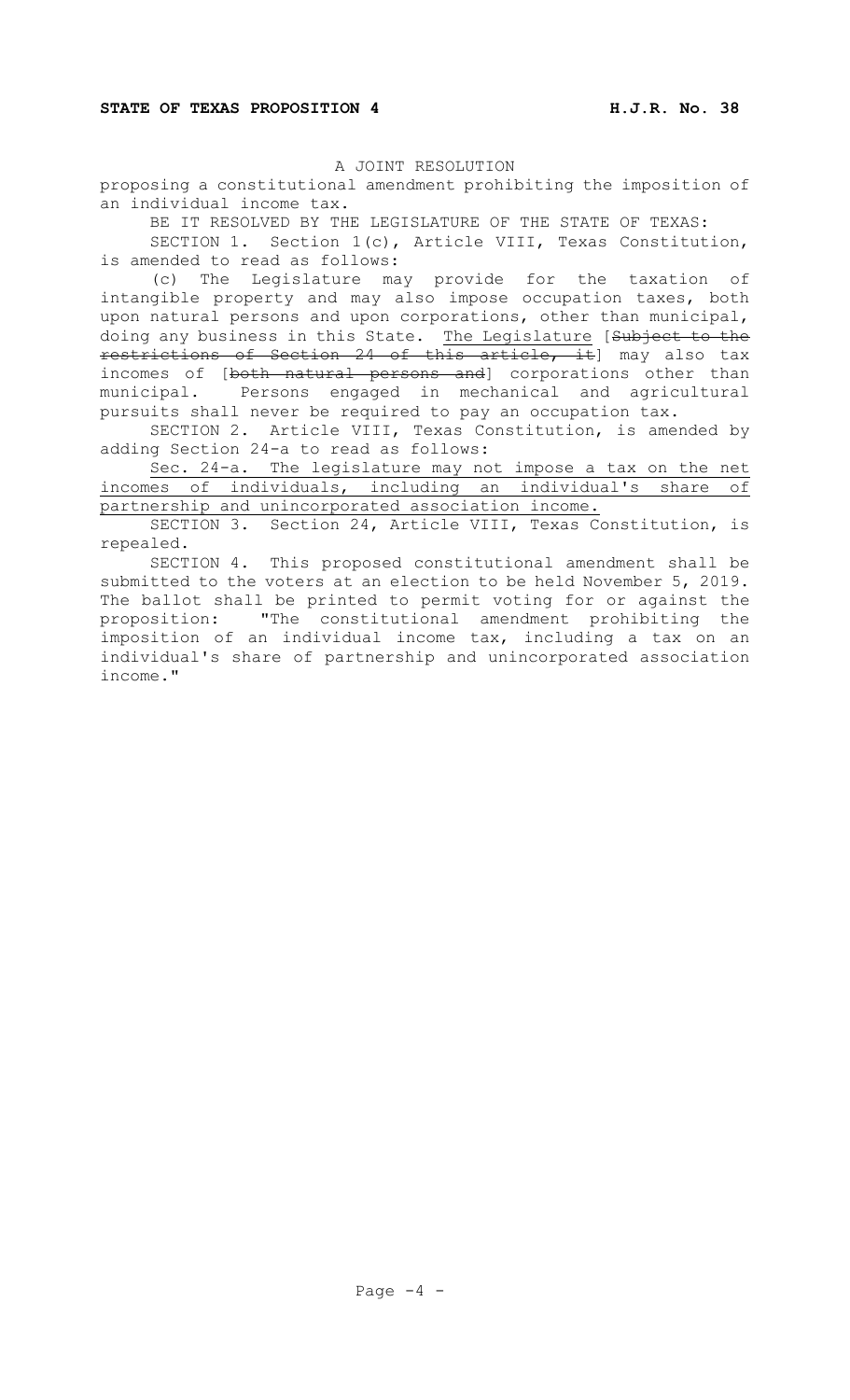SENATE JOINT RESOLUTION

proposing a constitutional amendment relating to the appropriation of the net revenue received from the imposition of state sales and use taxes on sporting goods.

BE IT RESOLVED BY THE LEGISLATURE OF THE STATE OF TEXAS:

SECTION 1. Article VIII, Texas Constitution, is amended by adding Section 7-d to read as follows:

Sec. 7-d. (a) Subject to Subsection (b) of this section, for each state fiscal year, the net revenue received from the collection of any state taxes imposed on the sale, storage, use, or other consumption in this state of sporting goods that were subject to taxation on January 1, 2019, under Chapter 151, Tax Code, is automatically appropriated when received to the Parks and Wildlife Department and the Texas Historical Commission, or their successors in function, and is allocated between those agencies as provided by general law. The legislature by general law may provide limitations on the use of money appropriated under this subsection.

(b) The legislature by adoption of a resolution approved by a record vote of two-thirds of the members of each house of the legislature may direct the comptroller of public accounts to reduce the amount of money appropriated to the Parks and Wildlife Department and the Texas Historical Commission, or their successors in function, under Subsection (a) of this section. The comptroller may be directed to make that reduction only:

(1) in the state fiscal year in which the resolution is adopted, or in either of the following two state fiscal years; and

(2) by an amount that does not result in a reduction of more than 50 percent of the amount that would otherwise be appropriated to the Parks and Wildlife Department and the Texas Historical Commission, or their successors in function, in the affected state fiscal year under Subsection (a) of this section.

(c) Money appropriated to the Parks and Wildlife Department and the Texas Historical Commission, or their successors in function, under Subsection (a) of this section may not be considered available for certification by the comptroller of public accounts under Section 49a(b), Article III, of this constitution.

(d) In this section, "sporting goods" means an item of tangible personal property designed and sold for use in a sport or sporting activity, excluding apparel and footwear except that which is suitable only for use in a sport or sporting activity, and excluding board games, electronic games and similar devices, aircraft and powered vehicles, and replacement parts and accessories for any excluded item.

SECTION 2. The following temporary provision is added to the Texas Constitution:

TEMPORARY PROVISION. (a) This temporary provision applies to the constitutional amendment proposed by the 86th Legislature, Regular Session, 2019, dedicating the revenue received from the existing state sales and use taxes that are imposed on sporting goods to the Texas Parks and Wildlife Department and the Texas Historical Commission to protect Texas' natural areas, water quality, and history by acquiring, managing, and improving state and local parks and historic sites while not increasing the rate of the state sales and use taxes.

(b) Section 7-d, Article VIII, of this constitution takes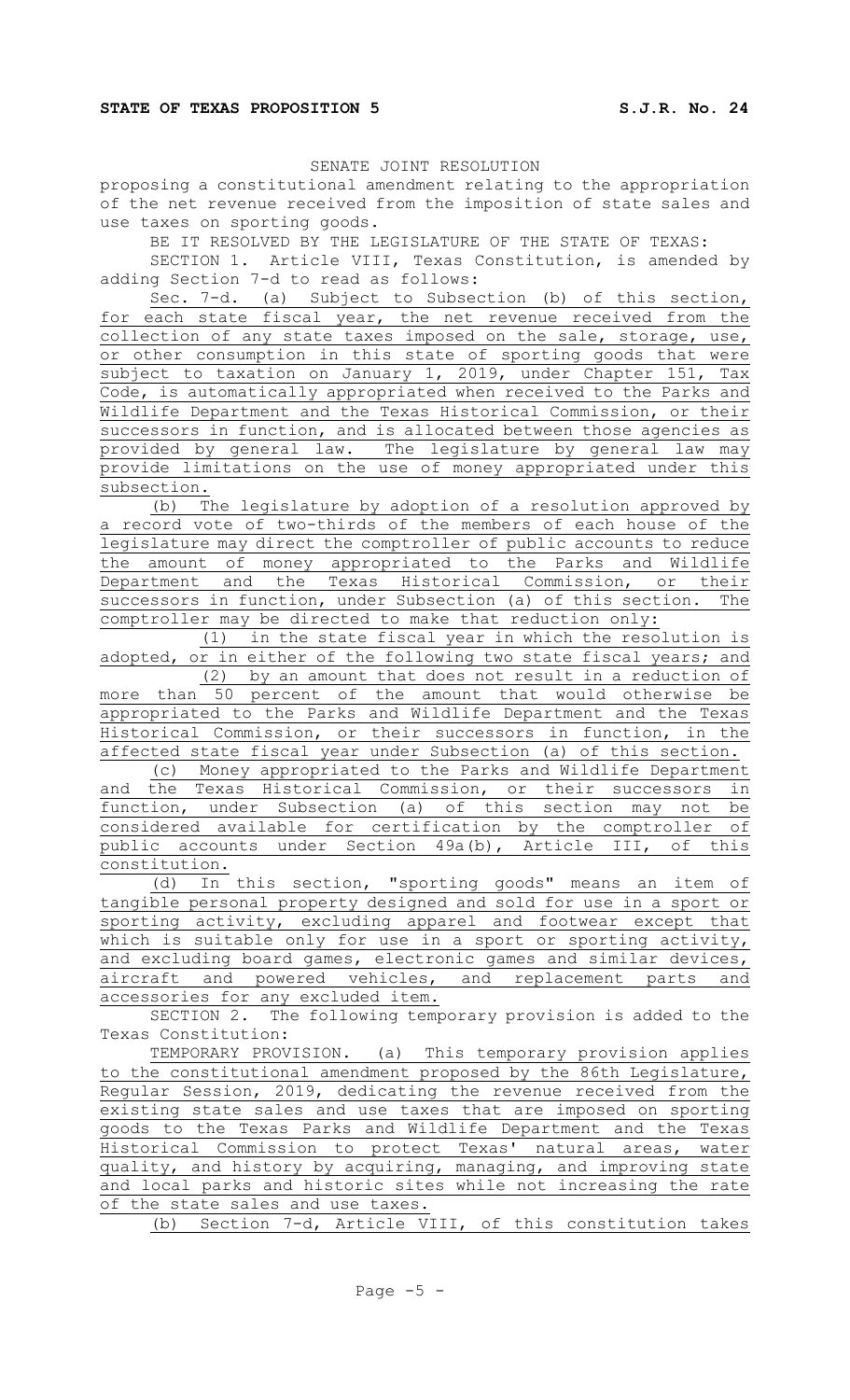effect September 1, 2021, and applies only to state tax revenue collected on or after that date.

(c) This temporary provision expires January 1, 2022.

SECTION 3. This proposed constitutional amendment shall be submitted to the voters at an election to be held November 5, 2019. The ballot shall be printed to provide for voting for or against the proposition: "The constitutional amendment dedicating the revenue received from the existing state sales and use taxes that are imposed on sporting goods to the Texas Parks and Wildlife Department and the Texas Historical Commission to protect Texas' natural areas, water quality, and history by acquiring, managing, and improving state and local parks and historic sites while not increasing the rate of the state sales and use taxes."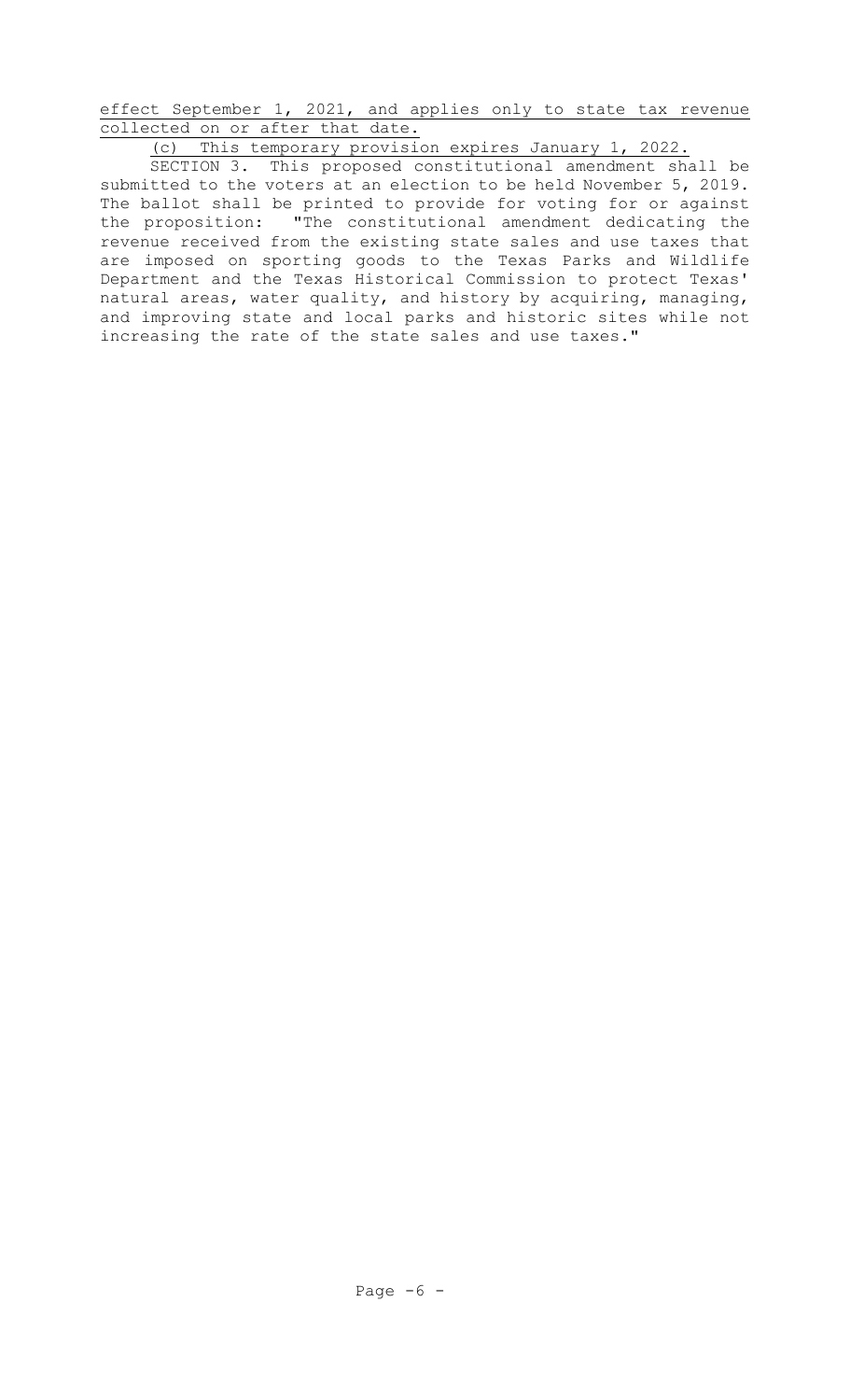proposing a constitutional amendment authorizing the legislature to increase the maximum bond amount authorized for the Cancer Prevention and Research Institute of Texas.

BE IT RESOLVED BY THE LEGISLATURE OF THE STATE OF TEXAS:

SECTION 1. Section 67(c), Article III, Texas Constitution, is amended to read as follows:

(c) The legislature by general law may authorize the Texas Public Finance Authority to provide for, issue, and sell general obligation bonds of the State of Texas on behalf of the Cancer Prevention and Research Institute of Texas in an amount not to exceed \$6 [\$3] billion and to enter into related credit agreements. The Texas Public Finance Authority may not issue more than \$300 million in bonds authorized by this subsection in a year. The bonds shall be executed in the form, on the terms, and in the denominations, bear interest, and be issued in installments as prescribed by the Texas Public Finance Authority.

SECTION 2. This proposed constitutional amendment shall be submitted to the voters at an election to be held November 5, 2019. The ballot shall be printed to permit voting for or against the proposition: "The constitutional amendment authorizing the legislature to increase by \$3 billion the maximum bond amount authorized for the Cancer Prevention and Research Institute of Texas."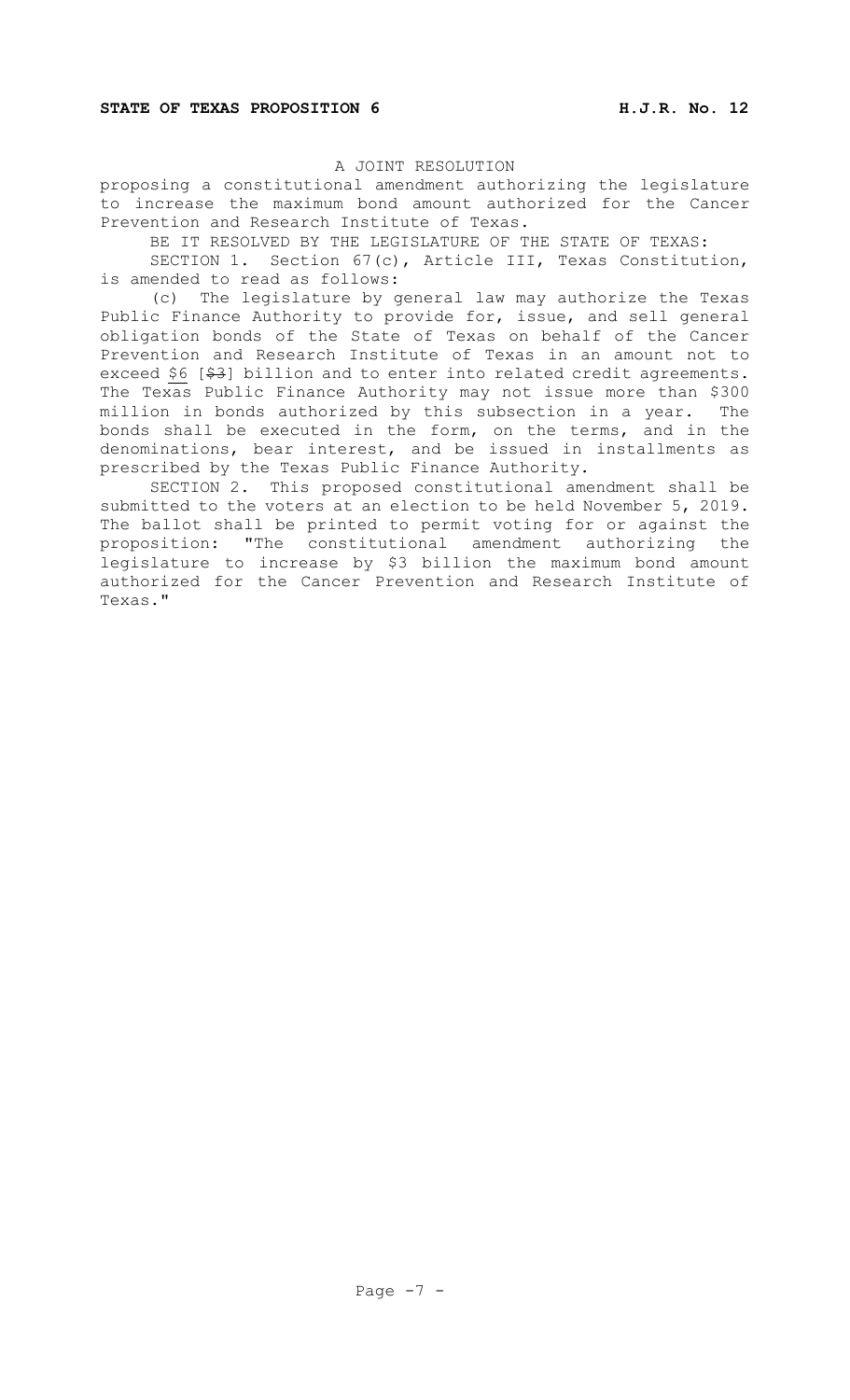proposing a constitutional amendment allowing increased distributions to the available school fund.

BE IT RESOLVED BY THE LEGISLATURE OF THE STATE OF TEXAS:

SECTION 1. Section 5(g), Article VII, Texas Constitution, is amended to read as follows:

(g) Notwithstanding any other provision of this constitution or of a statute, the State Board of Education, the General Land Office<u>,</u> or <u>another</u> [<del>an</del>] entity [<del>other than the State Board of</del> <del>Education</del>] that has responsibility for the management of <u>revenues</u> derived from permanent school fund land or other properties may, in its sole discretion and in addition to other distributions authorized under this constitution or a statute, distribute to the available school fund each year revenue derived during that year from the land or properties, not to exceed \$600 [\$300] million by each entity each year.

SECTION 2. This proposed constitutional amendment shall be submitted to the voters at an election to be held November 5, 2019. The ballot shall be printed to provide for voting for or against the proposition: "The constitutional amendment allowing increased distributions to the available school fund."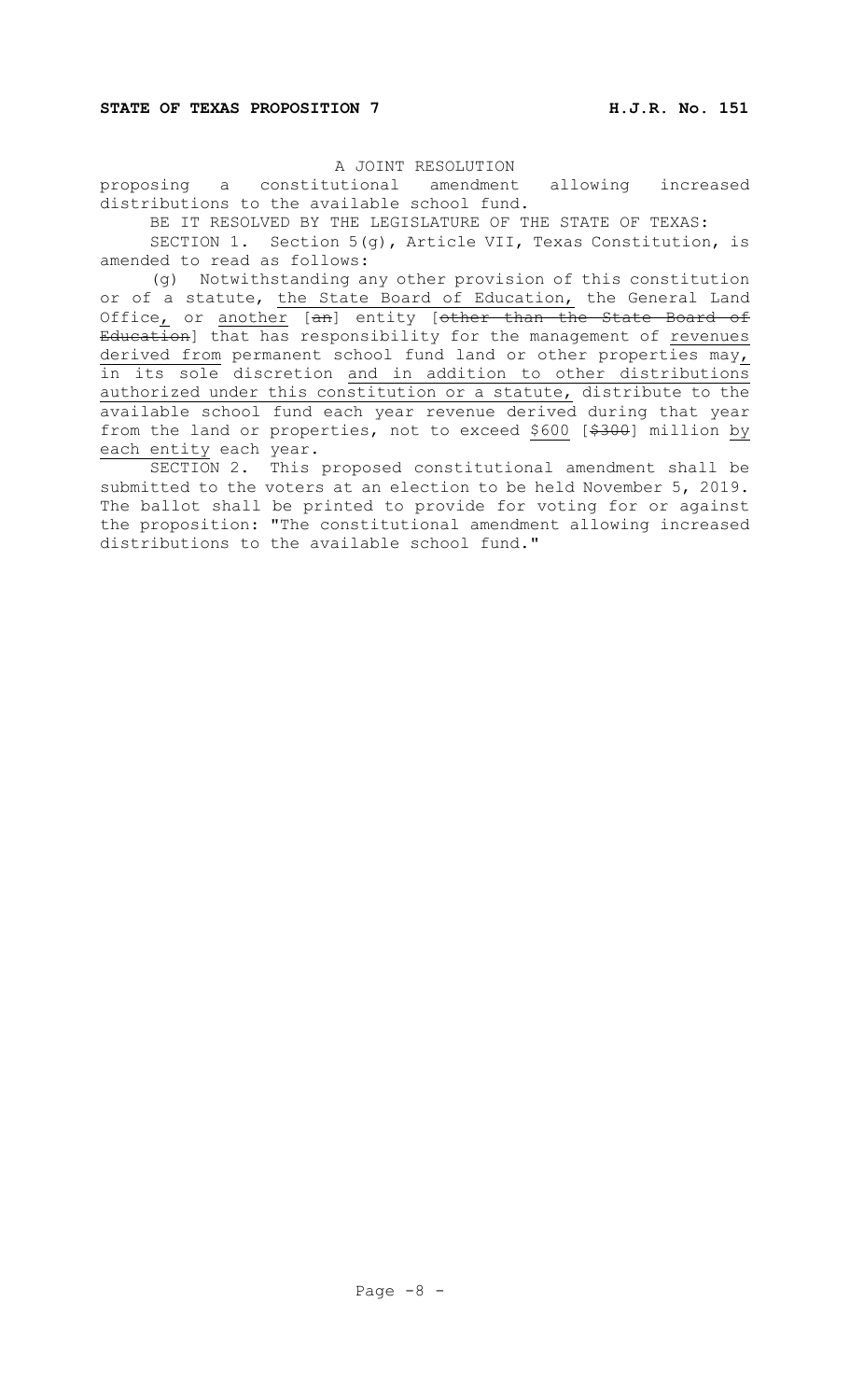proposing a constitutional amendment providing for the creation of the flood infrastructure fund to assist in the financing of drainage, flood mitigation, and flood control projects.

BE IT RESOLVED BY THE LEGISLATURE OF THE STATE OF TEXAS:

SECTION 1. Article III, Texas Constitution, is amended by adding Section 49-d-14 to read as follows:

Sec. 49-d-14. (a) The flood infrastructure fund is created as a special fund in the state treasury outside the general revenue fund.

(b) As provided by general law, money in the flood infrastructure fund may be administered and used, without further appropriation, by the Texas Water Development Board or that board's successor in function to provide financing for a drainage, flood mitigation, or flood control project, including:

(1) planning and design activities;

(2) work to obtain regulatory approval to provide nonstructural and structural flood mitigation and drainage; or

(3) construction of structural flood mitigation and drainage infrastructure.

(c) Separate accounts may be established in the flood infrastructure fund as necessary to administer the fund or authorized projects.

SECTION 2. This proposed constitutional amendment shall be submitted to the voters at an election to be held November 5, 2019. The ballot shall be printed to permit voting for or against the proposition: "The constitutional amendment providing for the creation of the flood infrastructure fund to assist in the financing of drainage, flood mitigation, and flood control projects."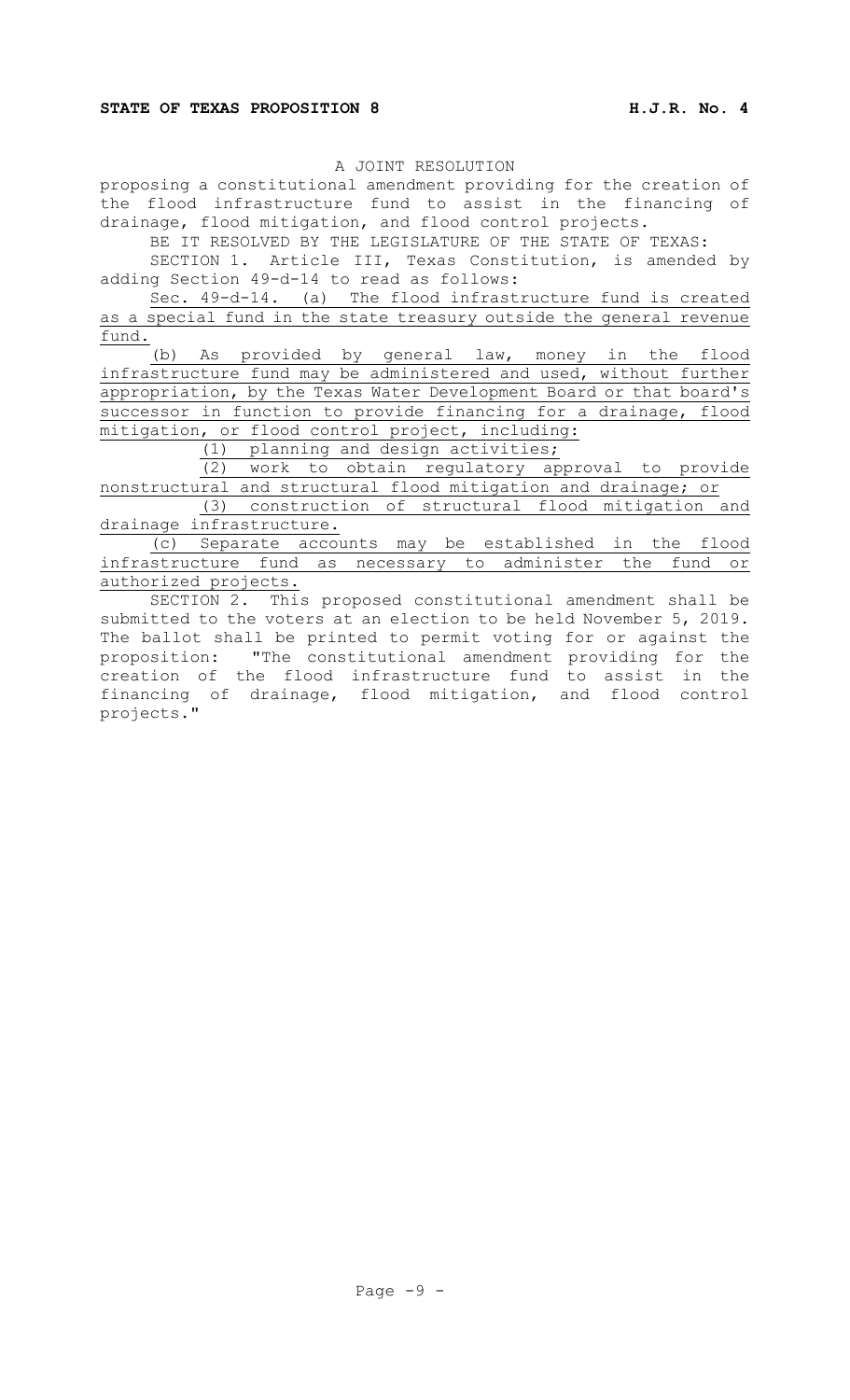proposing a constitutional amendment authorizing the legislature to exempt from ad valorem taxation precious metal held in a precious metal depository located in this state.

BE IT RESOLVED BY THE LEGISLATURE OF THE STATE OF TEXAS:

SECTION 1. Article VIII, Texas Constitution, is amended by adding Section 1-p to read as follows:

Sec. 1-p. The legislature by general law may exempt from ad valorem taxation precious metal held in a precious metal depository located in this state. The legislature by general law may define "precious metal" and "precious metal depository" for purposes of this section.<br>SECTION 2.

This proposed constitutional amendment shall be submitted to the voters at an election to be held November 5, 2019. The ballot shall be printed to provide for voting for or against the proposition: "The constitutional amendment authorizing the legislature to exempt from ad valorem taxation precious metal held in a precious metal depository located in this state."